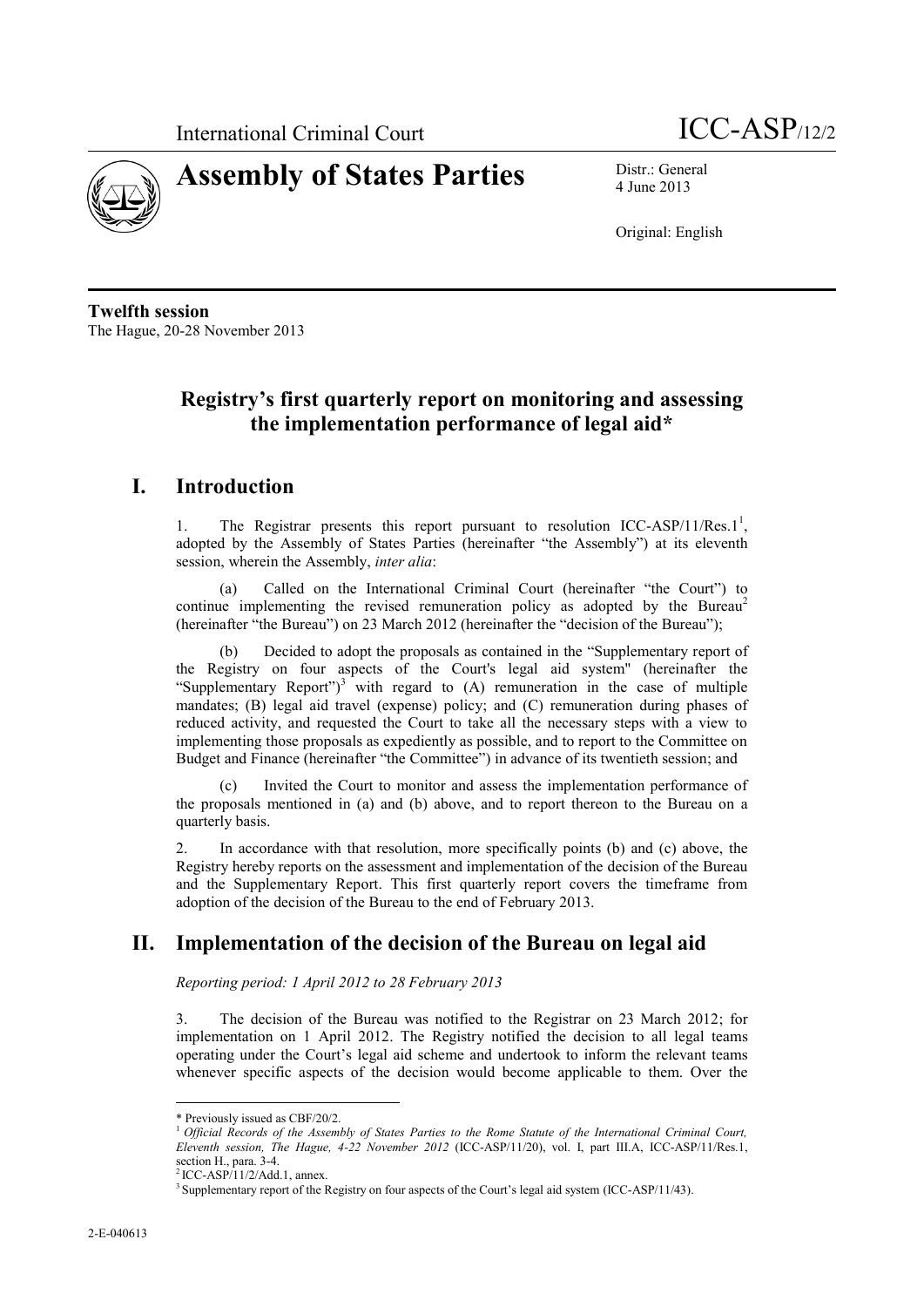reporting period, the decision of the Bureau has been implemented in five (5) cases currently before the Court, as indicated below.

#### **A. Implementation of appendix I, part C, revised fees**

4. The decision of the Bureau stipulated that the revised remuneration system should have immediate effect with respect to teams appointed before the Court after 1 April 2012 and to changes in legal teams during any stage of proceedings, either as a result of the replacement of individual members or of whole teams, as well as in the event of the appointment of additional teams. This aspect of the decision of the Bureau was implemented in respect of two (2) legal teams.

5. In the situation of Côte d'Ivoire, the revised fee system was applied to one Legal Assistant appointed in June 2012 in the context of legal representation of victims, resulting in cost savings of  $\epsilon$ 8,568.00 (from 4 June 2012 to 31 December 2012) as well as additional savings of  $\epsilon$ 2,448.00 in January and February 2013.

6. Additional savings were made as a result of applying the amendments in the same situation, where a successful application under Regulation 83(3) of the Regulations of the Court resulted in additional resources being granted to the defence team in the form of an extra Legal Assistant on 6 June 2012. The revised system was applied to the monthly remuneration of that newly appointed team member, resulting in savings of  $\epsilon$ 8,568.00 in 2012. An additional saving of €2,448.00 was generated in January and February 2013.

#### **B. Implementation of appendix I, part D, deferred implementation of revised fees**

7. In accordance with Part A, paragraph 1 of appendix I of the decision of the Bureau, "… [t]he revised system of remuneration will apply to those teams whose case progresses to the confirmation of charges hearing or the hearing of the trial. Any new teams or changes thereof will be subject to the immediate implementation of the revised system of remuneration." Part D, paragraph 5 of appendix I of that decision emphasised that: "[w]ith respect to teams, which as of 1 April 2012, are allocated to a case where the hearing of the trial has not yet commenced, the revised fees will only apply once the hearing of the trial has started. Up until such time the hearing of the trial has not commenced, the teams in such a case will be subject to the existing remuneration regime of the Court."

8. Those specific aspects of the decision of the Bureau applied and were implemented in the situation in Kenya in respect of one defence team and two common legal representatives for victims' teams.

9. For the defence team, implementation in 2012 resulted in savings of approximately  $661,257.00$ . The cost savings arising out of implementation of this aspect in respect of the defence team in question for January and February 2013 amount to approximately €13,466.00.

10. For the two common legal representatives of victims' teams, total savings for 2012 amounted to approximately  $\epsilon$ 66,626.00. In addition, implementation of the revised system generated savings of  $\epsilon$ 7,018.00 for January and February 2013.<sup>4</sup>

### **C. Implementation of appendix I, part E, gradual implementation of revised fees**

Pursuant to the decision of the Bureau, with respect to teams which, as of 1 April 2012, are assigned to cases where the trial is on-going, the existing remuneration regime of the Court will apply until such time as proceedings before the Trial Chamber have been

 $\overline{a}$ 

<sup>&</sup>lt;sup>4</sup> The decision of the Bureau was implemented twice in respect of the common legal representatives of victims' teams. Firstly, both teams progressed to trial, resulting in implementation of the revised legal fees with effect from 11 June 2012, generating savings in 2012 from both teams of approximately €66,626.00. It was implemented for the second time as a result of decisions of Trial Chamber V, which established unprecedented modalities and effectively appointed two new common legal representatives for victims (their teams being put together at a later date) to be assisted in part by the Office of Public Counsel for Victims.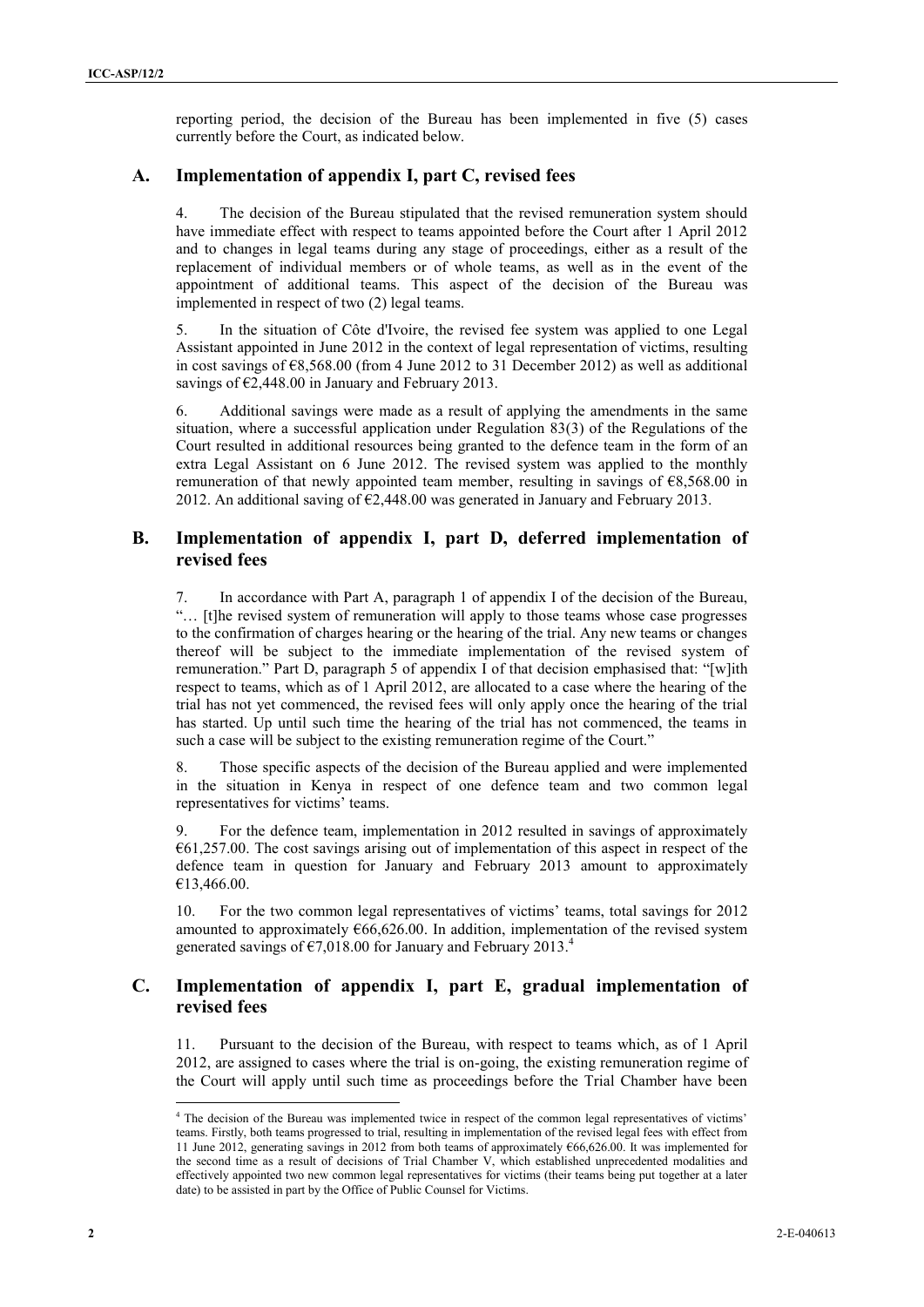completed and the case is before the Appeals Chamber. Once proceedings before the Appeals Chamber commence, transitional remuneration arrangements as set out in appendix I, Part E to the decision of the Bureau will apply.

12. During the reporting period, only one defence team in the situation of the Democratic Republic of the Congo was subject to the first 'segment A' fee schedule as set for the gradual implementation of revised fees in proceedings before the Appeals Chamber. In accordance with the terms of the decision, the payment of fees for the period of time in segment A would be subject to the fees rate established under the legal aid system before the entry into force of the decision. Consequently, at this stage, implementation of the decision has resulted in no savings. It is anticipated that savings will be made in respect of this case as the team progresses to segments B and C in the payment schedule established for proceedings before the Appeals Chamber. Any such amounts will be reported accordingly in future quarterly reports.

### **D. Implementation of the revised scheme for compensation for professional charges**

13. As noted by the decision of the Bureau, the fees of defence and victims' team members were calculated on the basis of a gross rate under the then applicable "Report on the operation of the Court's legal aid system and proposals for its amendments," (ICC-ASP/6/4), also known as "the Adjustments." Furthermore, while working at the Court, team members operating a professional practice, alone or in association with others, received an additional amount to compensate for professional charges, which was paid subject to certain conditions and up to a maximum of 40 per cent of fees. In practice, most counsel and associate counsel were eligible for and received compensation for professional charges. The decision of the Bureau established net monthly payments for team members and decided to continue to pay a specific percentage of professional charges and extend this to eligible counsel, associate counsel, duty and *ad hoc* counsel, as well as to legal assistants and case managers. Counsel and associate counsel may receive up to a maximum of 30 per cent of their fees in respect of compensation for professional charges actually incurred, while legal assistants and case managers may receive up to a maximum of 15 per cent of their fees.

14. This amendment to remunerate eligible recipients' net fees and consider compensation for professional charges at year-end at reduced percentages is currently implemented for all new victims and defence teams operating under the revised remuneration scheme. These entitlements are not automatic and will only be paid once the Registry, having reviewed the request and supporting documentation at the end of the year in respect of which compensation is claimed, has confirmed that compensation is payable. To date, the Registry has received no requests for compensation for professional charges from team members operating under the revised system. In future reports, the Registry will provide an update on this matter, including comparative figures for compensation paid and savings generated as against the old system.

# **III. Implementation of the Supplementary Report**

*Reporting period: 1 January 2013 to 28 February 2013*

15. In response to the Registry's proposal, entitled "Proposal for a review of the legal aid system of the Court in accordance with resolution ICC-ASP/10/Res.4 of 21 December 2011", dated 15 February 2012, the Bureau, in its decision and recommendations of 22 March 2012, requested the Court to present a report to the Committee, for consideration at its nineteenth session, on the following matter, *inter alia*:

- (a) Remuneration in the case of several mandates for legal team members;
- (b) Legal aid travel policy; and
- (c) Remuneration during phases in which activities are considerably reduced.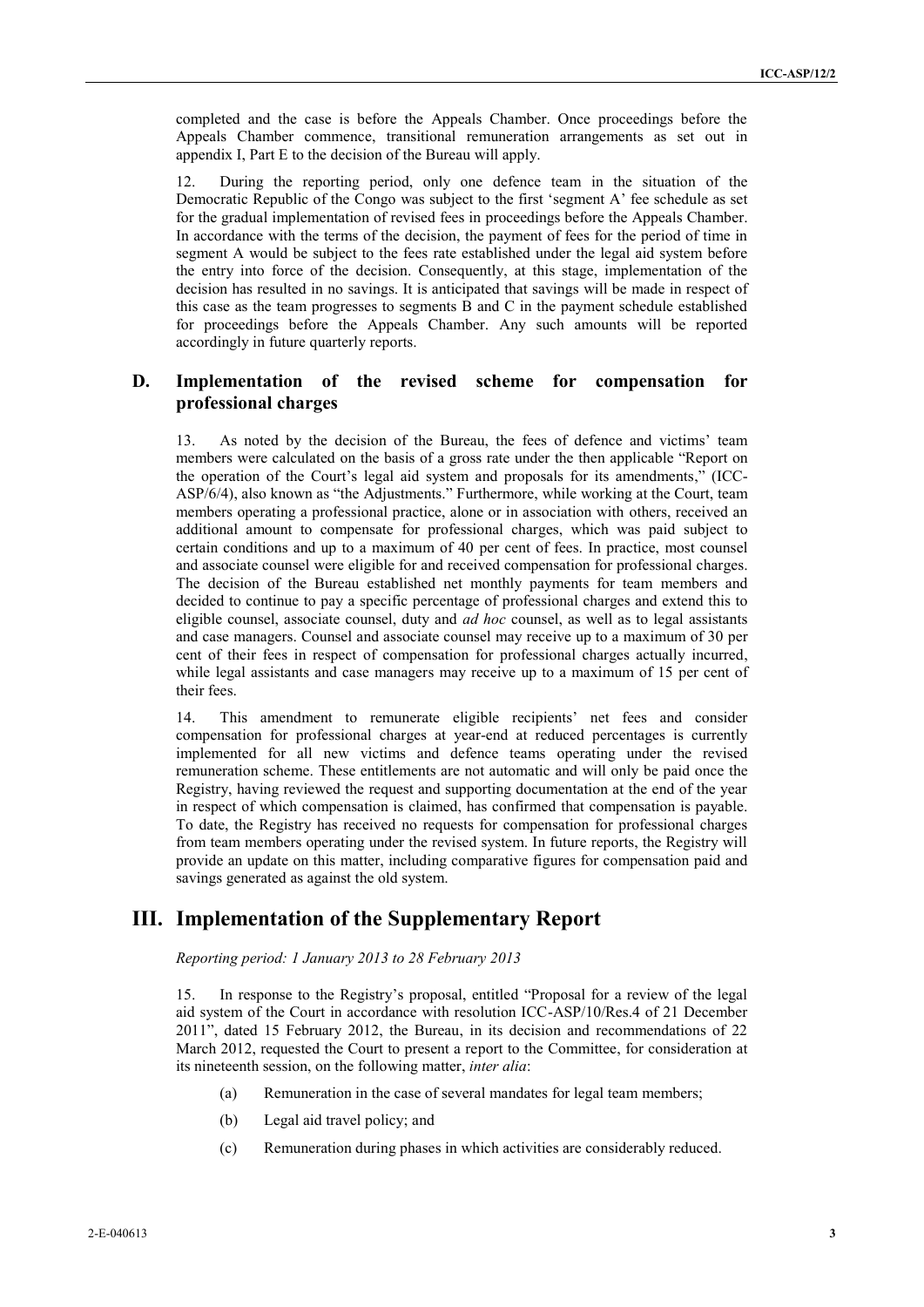16. The Registry presented the Supplementary Report<sup>5</sup> on the aspects outlined above and on the enhanced role of the Office of Public Counsel for Victims ("OPCV") to the Committee, following consultation with legal associations and external partners. The Supplementary Report was adopted at the eleventh session of the Assembly in November 2012. The Assembly also asked the Court to include in its quarterly report its assessment of the implementation performance of the changes arising from the Supplementary Report.<sup>6</sup> The Registry is pleased to provide the following observations in response to that specific request.

17. On 21 December 2012, the Registry informed all counsel and their team members currently engaged in the proceedings of the Court that the Supplementary Report had been adopted by the Assembly at its eleventh session. All necessary details were provided, in the same communication, concerning the changes implemented to the Court's legal aid system which will come into effect on 1 January 2013.

#### **A. Remuneration in the case of multiple mandates**

18. This aspect of the Supplementary Report was implemented for the first time when a defence counsel asked the Registry to appoint a team member already appointed to two defence teams benefiting from the Court's legal aid scheme, to start work in January 2013 as a Legal Assistant to a third team engaged in proceedings before the Court. The request was turned down by the Registry in accordance with the relevant amendments made by the Supplementary Report and the associated rationale and reasoning so as to limit the intervention of team members to no more than two cases concurrently.

#### **B. Legal Aid Expenses Policy**

19. Similarly, the Registry fully implemented the new legal aid expenses policy in respect of all 17 defence and victims' teams currently active in proceedings before the Court. In the reporting period between 1 January and 28 February 2013 alone, cost savings of €34,000.00 were made in the Court's legal aid system a consequence of the reduction in monthly expenses granted to legal teams from  $\epsilon$ 4,000.00 to  $\epsilon$ 3,000.00. The reduction in the monthly allotment will result in savings of  $\epsilon$ 204,000.00 for 2013.

20. On 1 January 2013, the Registry also abolished automatic payment of the Daily Subsistence Allowance (DSA) out of the monthly expenses budget for missions to The Hague.<sup>7</sup> A maximum of  $\epsilon$ 3,000.00 will be payable in respect of accommodation and other expenses associated with visits to The Hague by counsel and associate counsel on official business and deemed reasonably necessary by the Registrar, upon submission of evidence that such costs have actually been incurred. The Registry is currently finalising internal guidelines specifying precisely which items will be covered and how much will be payable under the new system where automatic DSA payments are no longer applicable. In future quarterly reports, the Registry will outline any savings actually generated by this new aspect of the Court's legal aid system and will make other relevant observations.

### **C. Remuneration during phases in which activities are considerably reduced**

21. The Registry notes that since 1 January 2013 and to date, there has been no relevant judicial activity or other triggering mechanism. Accordingly, there is nothing to report on this aspect of the Supplementary Report at this stage.

22. The implementation of all aspects of the Court's legal aid system is subject to strict control and vetting by the Registry.

 $\overline{a}$ 

<sup>5</sup> ICC-ASP/11/43.

<sup>6</sup>*Official Records of the Assembly of States Parties to the Rome Statute of the International Criminal Court, Eleventh session, The Hague, 14-22 November 2012* (ICC-ASP/11/20), vol. I, part III.A, ICC-ASP/11/Res.1, section H.4.

<sup>7</sup> Excluding pending reimbursement applications submitted by existing teams, to which the previous system will apply.